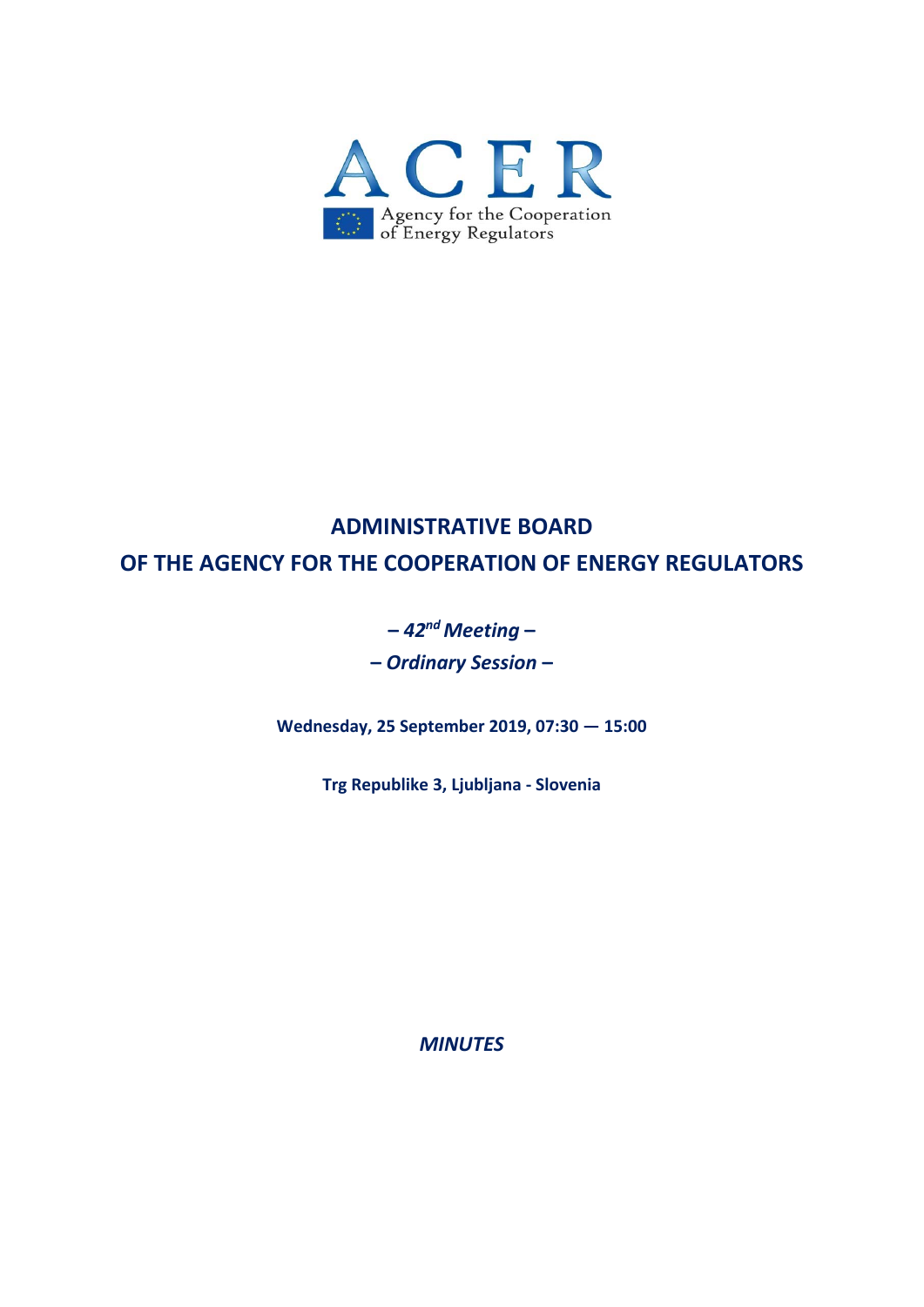

# **I. LIST OF ATTENDEES**

The following Members and Alternates of the Administrative Board were present at the meeting:

| Dr Romana JORDAN       | Chair     | Dr Jochen PENKER,     | Vice-Chair |
|------------------------|-----------|-----------------------|------------|
| Ms Britta THOMSEN,     | Alternate | Mr Martin HANSEN,     | Member     |
| Prof Uwe LEPRICH,      | Alternate | Mr Michel THIOLLIERE, | Member     |
| Mr Jurijs SPIRIDONOVS, | Member    | Mr Florian ERMACORA,  | Alternate  |
| Ing Ľubomír KUCHTA,    | Alternate | Mr Diego VAZQUEZ,     | Alternate  |

Ms Clara POLETTI (*Chair of the Board of Regulators*) was also present at the meeting, acting as observer for points 1, 2 and 7 of the Agenda.

Mr Rolands IRKLIS (*Vice‐Chair of the Board of Regulators*) was also present at the meeting, acting as observer for points 1 and 2 of the Agenda.

All Members of the Board of Regulators were present at the meeting for points 3 to 5 of the agenda, acting as observers.

Ms Britta THOMSEN and Ing Ľubomír KUCHTA were granted voting rights pursuant to Decision No 10/2018 of the Administrative Board of 6 September 2018 on the participation of Alternate Members.

Mr Florian ERMACORA submitted proxies of Ms Anne MONTAGNON and Ms Ditte JUUL JØRGENSEN.

The secretariat was provided by the Agency.

#### **II. SUMMARY OF CONCLUSIONS OF THE 36th MEETING OF THE ADMINISTRATIVE BOARD**

At the first session of the  $42<sup>nd</sup>$  meeting, the Administrative Board:

- (1) established the list of the questions and follow‐up questions for the selection procedure for the post of Director of the Agency;
- (2) interviewed the three candidates short‐listed by the European Commission;
- (3) designated Mr Christian Pilgaard ZINGLERSEN for the post of Director and referred its decision to the Board of Regulators for its opinion.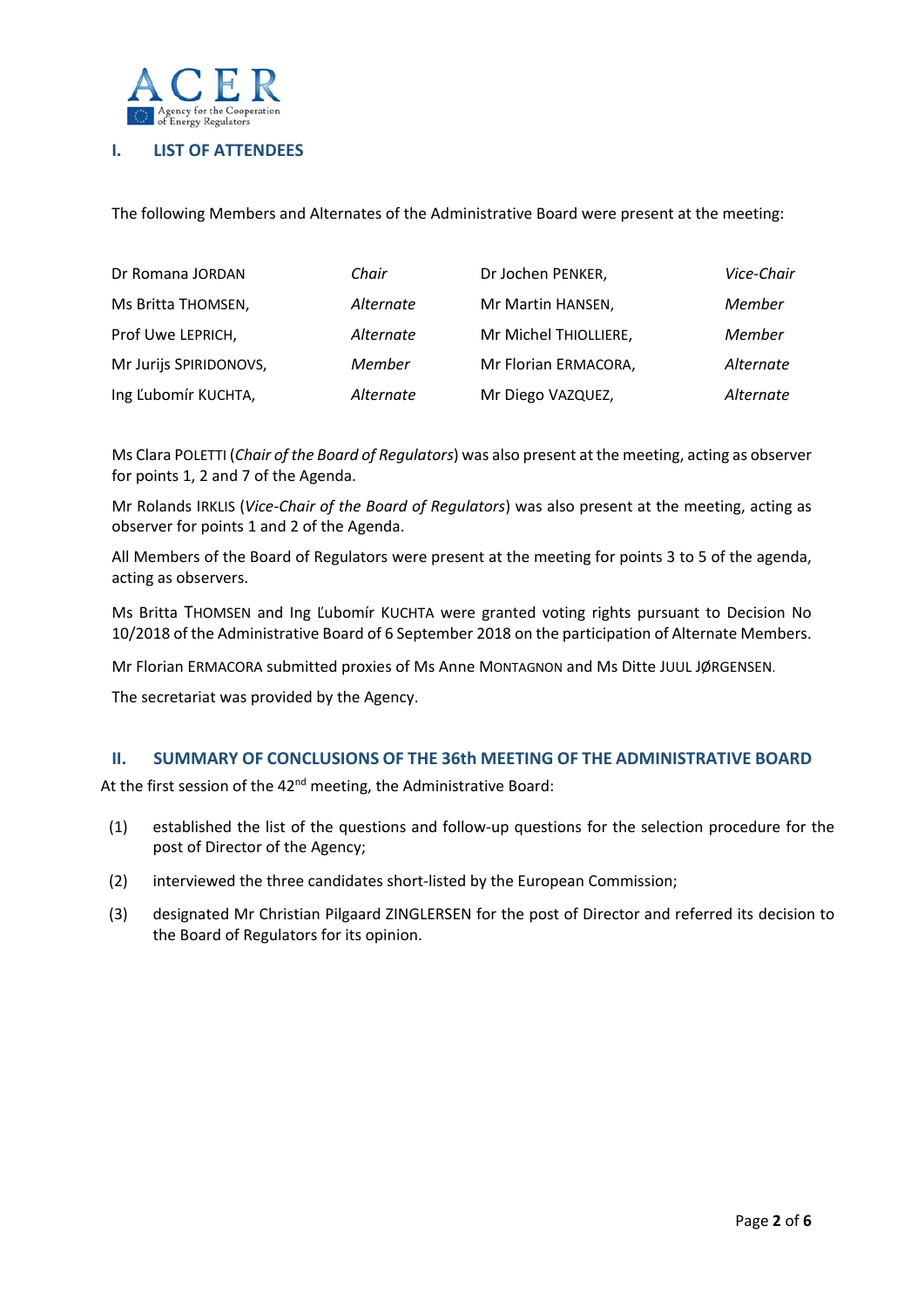

#### **III. MINUTES**

#### *SECTION I – OPENING*

The first session of the 42<sup>nd</sup> meeting of the Administrative Board of the Agency for the Cooperation of Energy Regulators was convened in ordinary session on 25 September 2019. The meeting started at 7 hours and 30 minutes.

The Chair invited the present Members and Alternates of the Administrative Board to declare any actual or potential interest that could be considered prejudicial to their independence with respect to the items on the agenda.

All the Members and Alternates declared that they knew the candidates in their professional capacity. However, no professional, business or personal relation, such as to impair the independence and the impartiality of the decision‐making process, was reported.

# **(1)** *Approval of the Agenda*

The Agenda of the first session of the  $42<sup>nd</sup>$  meeting of the Administrative Board was approved as follows:

| <b>Agenda Topics</b>                                                    |                                                                                                                                       | <b>Accompanying Documents</b>                 | <b>Rapporteur</b>        |  |
|-------------------------------------------------------------------------|---------------------------------------------------------------------------------------------------------------------------------------|-----------------------------------------------|--------------------------|--|
| <b>Start</b>                                                            |                                                                                                                                       |                                               | 07:30                    |  |
| (1)                                                                     | Declarations of Interest and approval of the<br>Agenda                                                                                | $\blacksquare$                                | AB Chair                 |  |
| <b>Items for Decision</b>                                               |                                                                                                                                       |                                               | 07.40                    |  |
| (2)                                                                     | Practical arrangements for the appointment of<br>the Director of the Agency - Establishment of<br>List of Questions for the interview | Doc. A<br>for information<br>Doc. B<br>Doc. C | <b>AB Chair</b>          |  |
| <b>Invitation to BoR Members to participate to the interviews</b>       |                                                                                                                                       |                                               | 08:30                    |  |
| <b>Interview of Candidate No. 1</b>                                     |                                                                                                                                       |                                               | 08:40                    |  |
| (3)                                                                     | Interview of Candidate No. 1                                                                                                          | Doc. A<br>Doc. B                              | AB Chair - AB Vice-Chair |  |
| <b>Interview of Candidate No. 2</b>                                     |                                                                                                                                       |                                               | 09:40                    |  |
| (4)                                                                     | Interview of Candidate No. 2                                                                                                          | Doc. A<br>Doc. B                              | AB Chair - AB Vice-Chair |  |
| <b>Interview of Candidate No. 3</b>                                     |                                                                                                                                       |                                               | 10:40                    |  |
| (5)                                                                     | Interview of Candidate No. 3                                                                                                          | Doc. A<br>Doc. B                              | AB Chair - AB Vice-Chair |  |
| Items for discussion - Administrative Board Members and Alternates only |                                                                                                                                       |                                               | 12:10                    |  |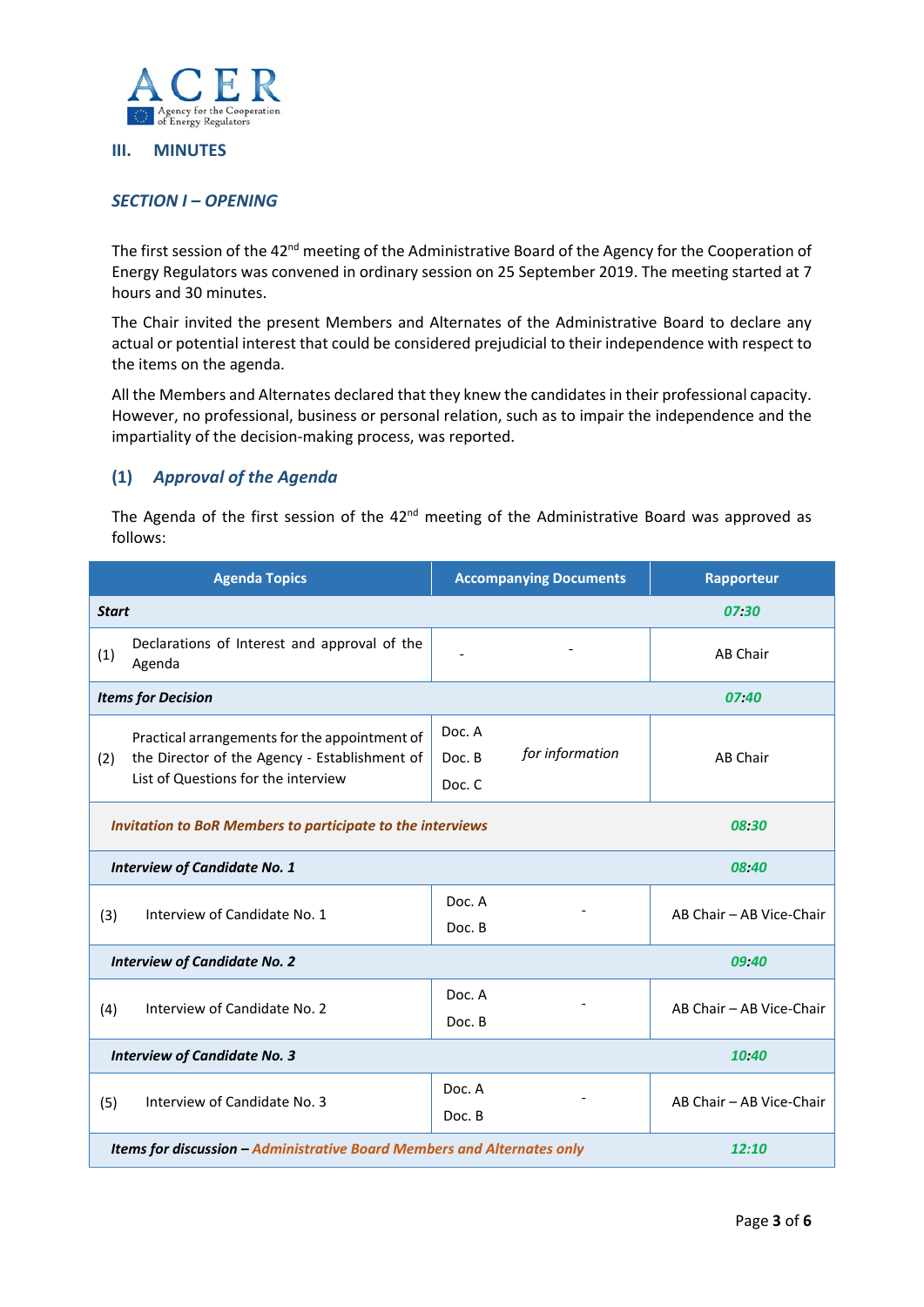

| (6)                                                                                                       | the<br>candidates<br>Discussion<br>for<br>on<br>appointment as Director to be submitted to<br>the Board of Regulators for favourable<br>opinion |       | <b>AB Chair</b>  |
|-----------------------------------------------------------------------------------------------------------|-------------------------------------------------------------------------------------------------------------------------------------------------|-------|------------------|
| <b>Items for reporting – Administrative Board Members and Alternates and BoR</b><br>14.10<br><b>Chair</b> |                                                                                                                                                 |       |                  |
| (7)                                                                                                       | Report on the observations of the Board of<br>Regulators on the candidates for the post of<br>Director                                          |       | <b>BoR Chair</b> |
| <b>Vote</b>                                                                                               |                                                                                                                                                 | 14.40 |                  |
| (8)                                                                                                       | Selection of the candidate for the post of<br>Director to be submitted to the Board of<br>Regulators for favourable opinion                     |       | <b>AB Chair</b>  |
| <b>Closing</b>                                                                                            |                                                                                                                                                 |       | 15:00            |

#### *SECTION II – ITEMS FOR DECISION*

# **(2)** *Practical arrangements for the appointment of the Director of the Agency ‐ Establishment of List of Questions for the interview*

The Chair informed the Administrative Board that, on 27 June 2019, the European Commission notified to the Agency the short‐list of three candidates for the post of Director of the Agency. The shortlisted candidate were, therefore, invited to the interview before the Administrative Board at the presence of the Board of Regulators, acting as observer.

The Chair further recalled the practical arrangements to be adopted in the selection procedure for the post of Director of the Agency. In particular, the Chair reported that, pursuant to Article 6 of the Rules of Procedure of the Administrative Board, the Board shall agree on the basic questions that will be put to the candidates. To ensure equal treatment, the same set of standard questions shall be put to all candidates. Board members shall have the opportunity to ask additional questions related to the candidate's presentation or to the answers given to the standard questions.

The Chair highlighted that the questions should enable the Administrative Board to select the best candidate on the basis of merit as well as skills and experience relevant to the energy sector. In particular, questions should focus on the vision for the future of the Agency as well as on leadership and communication skills, as defined in the relevant Vacancy Notice.

The Chair recalled that the voting on the candidate should be by secret ballot and would follow the interviews. The Chair therefore recalled the voting procedure to designate the candidate for the post of Director as per Article 6(5) of the Rules of Procedure.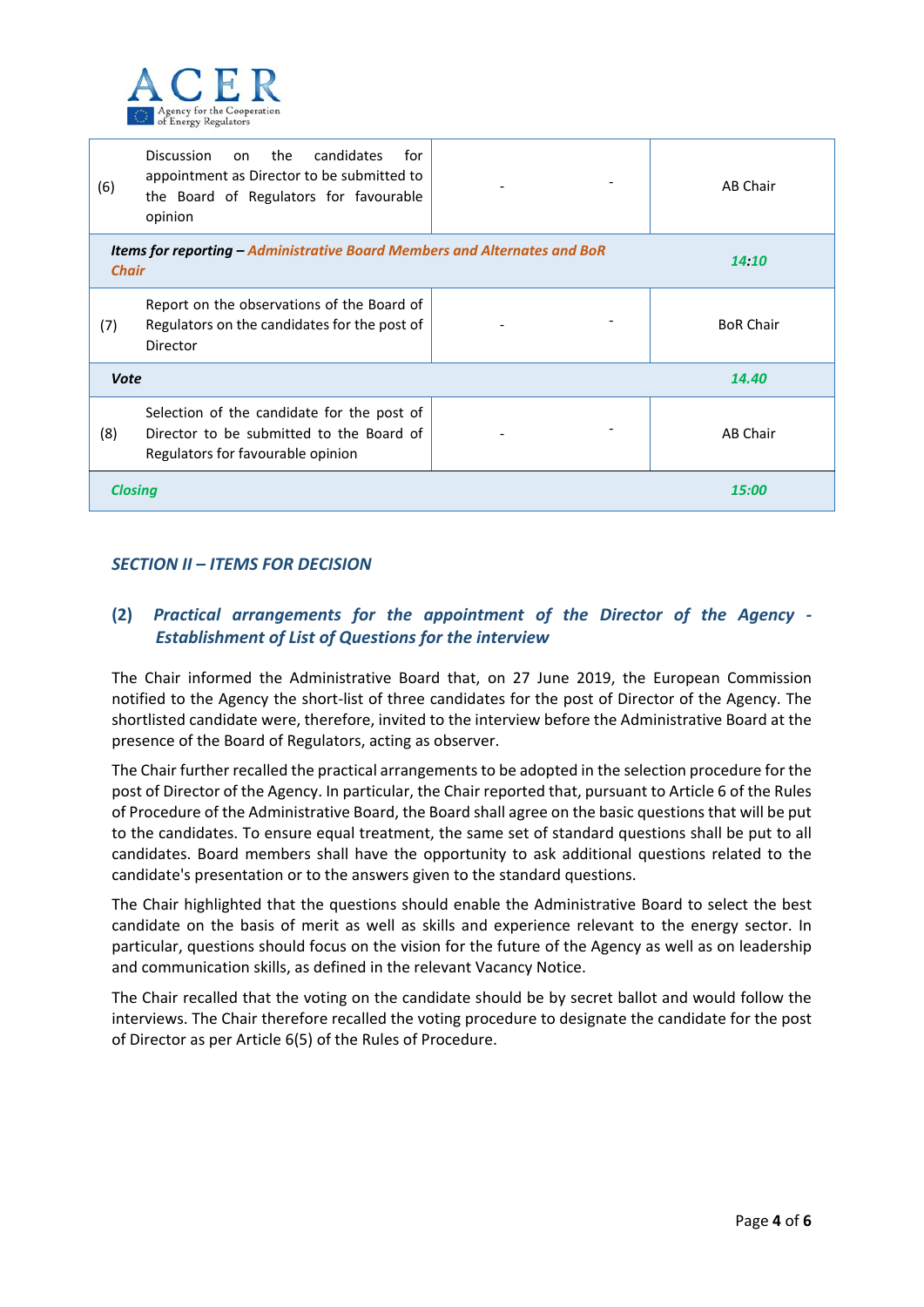

In particular, the Chair recalled that, in the course of the  $40<sup>th</sup>$  meeting. Members and Alternates individually drafted questions relevant to the vacancy notice, the skills and the expertise required by the nature of the post. Members and Alternates were invited to submit to the Secretariat of the Administrative Board their respective questions in separate sealed envelopes. The Secretariat collected the sealed envelopes and enclosed them in a further envelop which was sealed at the presence of the Members and Alternates of the Administrative Board and signed by the Chair. The Secretariat was mandated to store the envelope in a safe until the date of the interviews together with a list of questions prepared by the Board of Regulators.

The Secretariat reported that the safe was opened at 7 hours and 15 minutes of the 25<sup>th</sup> of September at the presence of three statutory staff members of the Agency and the envelope remained in he possession of the Secretariat until the opening of the meeting of the Administrative Board.

The Administrative Board took note that the envelope was sealed, undamaged, and not showing attempts of tampering. The Chair recognised her signature on the envelope.

The Administrative Board invited the Secretariat to open the envelope. The envelope contained ten additional sealed envelopes not showing any damage or attempt of tampering. The Administrative Board invited the Secretariat to open the envelopes and read aloud the questions contained therein.

The Administrative Board discussed the questions and identified and established a list of a total of six questions, that were considered more appropriate to test the skills and expertise relevant to the energy sector of the candidates, including the managerial and personal skills required by the nature of the post.

The Chair further recalled that each interview should have lasted approximately 45 minutes. At the beginning of the interview, candidates should have been invited to present their respective views on the future regulatory challenges for the energy sector and a vision for the Agency. The presentation should have not lasted more than 5 minutes and candidates were allowed to use up to three slides as support.

The Chair further recalled that the Administrative Board asked the Board of Regulators to attend the interviews acting as observer.

*Conclusion*: (1) The Administrative Board established the list of questions to be put to candidates on the basis of the questions drafted at its  $40<sup>th</sup>$  meeting and those produced by the Board of Regulators;

> (2) the Administrative Board took note of the practical arrangements for the selection procedure.

#### *SECTION III – INTERVIEW OF THE SHORTLISTED CANDIDATES*

The Administrative Board interviewed each of the three candidates. Each candidate had i) 5 minutes to deliver a presentation of their respective views on the future challenges for the energy sector, the Clean Energy Package for all Europeans and a vision for the future of the Agency beyond; and ii) 40 minutes to respond to the six questions posed by the Administrative Board, including any follow‐up questions. The questions were the same for each candidate.

The candidates were heard consecutively one after the other.

#### *SECTION IV – ITEMS FOR DISCUSSION*